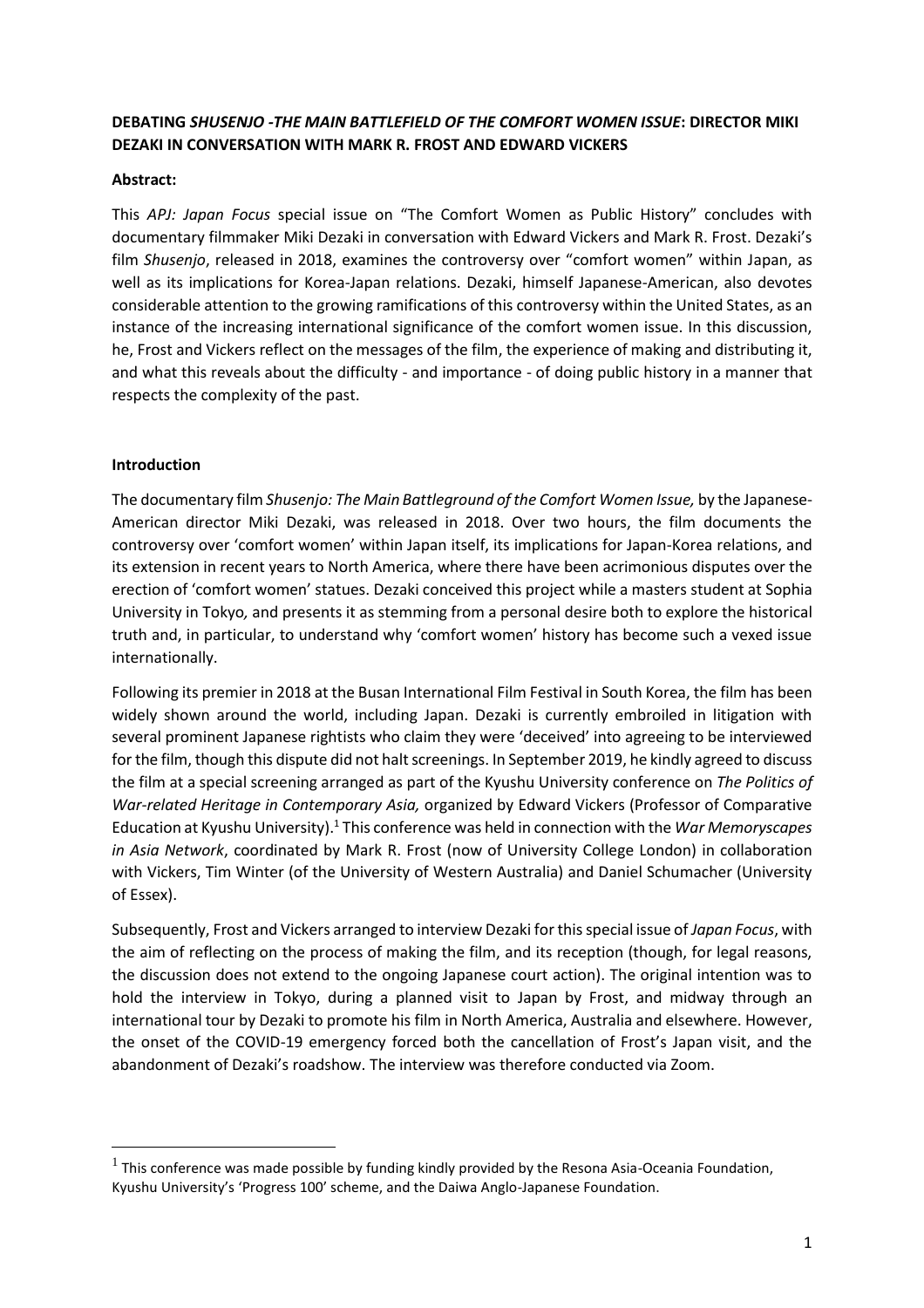# **I. REACTIONS TO** *SHUSENJO*

**MF**: Miki, we wanted to start by asking you to give us an update on the reception of the film since we saw it in Kyushu. What has the ongoing response been, and how have you felt about this?

**MD**: Actually, the day after Kyushu I set off on my first US tour, for a month and a half; then on to Europe; and then in February I began another tour of North America that was supposed to last until April, but because of the Coronavirus it got cut short. So, most of the responses since Kyushu, at least those I am most aware of, are from the US and Europe. Of course, in Japan the film had a very long run. It ran until the end of January (2020) at some theatres in Tokyo, about 9 months or 10 months in all.

**EV**: Wow. That's impressive, considering the way right-wing groups in Japan typically try to pressure cinemas into dropping 'sensitive' films of this kind. I noticed that when our local independent cinema in Fukuoka screened *Shusenjo* last year, they extended their original planned run of about four weeks and showed it for several months. When I went to see the film there, the cinema was so packed that the staff put out an extra row of chairs along the back wall of the auditorium.

**MD**: Of course, we are still getting sued in Japan. One of the big things that happened was that my film got censored by the 2019 Kawasaki Film Festival. The city office there actually pressured the film festival, the city office which gives the film festival money. They told the organizers that maybe they should reconsider showing this film, using the lawsuit as the reason why they should reconsider. It's a bit concerning that government offices are using this lawsuit, which supposedly has nothing to do with them, to censor the film, even though there is no verdict or anything yet. The lawsuit is achieving its goal of preventing people who want to show the film from showing it.

Now luckily, at Kawasaki, there was an outcry – not a big outcry in terms of numbers of people speaking up, but we had some famous directors take a stand, such as Koreeda Hirokazu. Because he spoke out it became national news – it was on NHK. Then on the last day of the festival they were able to show my film. That was a win for us, in a way. But, for the Japanese government, this is definitely on their radar, because when I was in Lyon, France, the university there got a call and, later on, an official letter from the Japanese Consulate saying that they were 'disappointed' the film was being shown.

**EV**: That sounds just like PRC tactics!

**MD**: The exact wording was they were 'disappointed' but 'they do not forbid it'.

**EV**: That's very big of them.

**MD:** And then UCLA got contacted by the Consulate.

**EV:** Oh really?

**MD:** Yep. And then UC Berkeley got contacted. I would say a lot of the more prestigious schools in the US are concerned. Even Berkeley was concerned about showing this film at one point. The Stanford screening was private – I couldn't even promote it beforehand. When I was at Harvard, I mentioned in the Q&A that the Consulate was contacting all these universities and they said 'Well, we didn't get contacted', but the people that were on the panel at the Harvard Q&A were mostly Korea Institute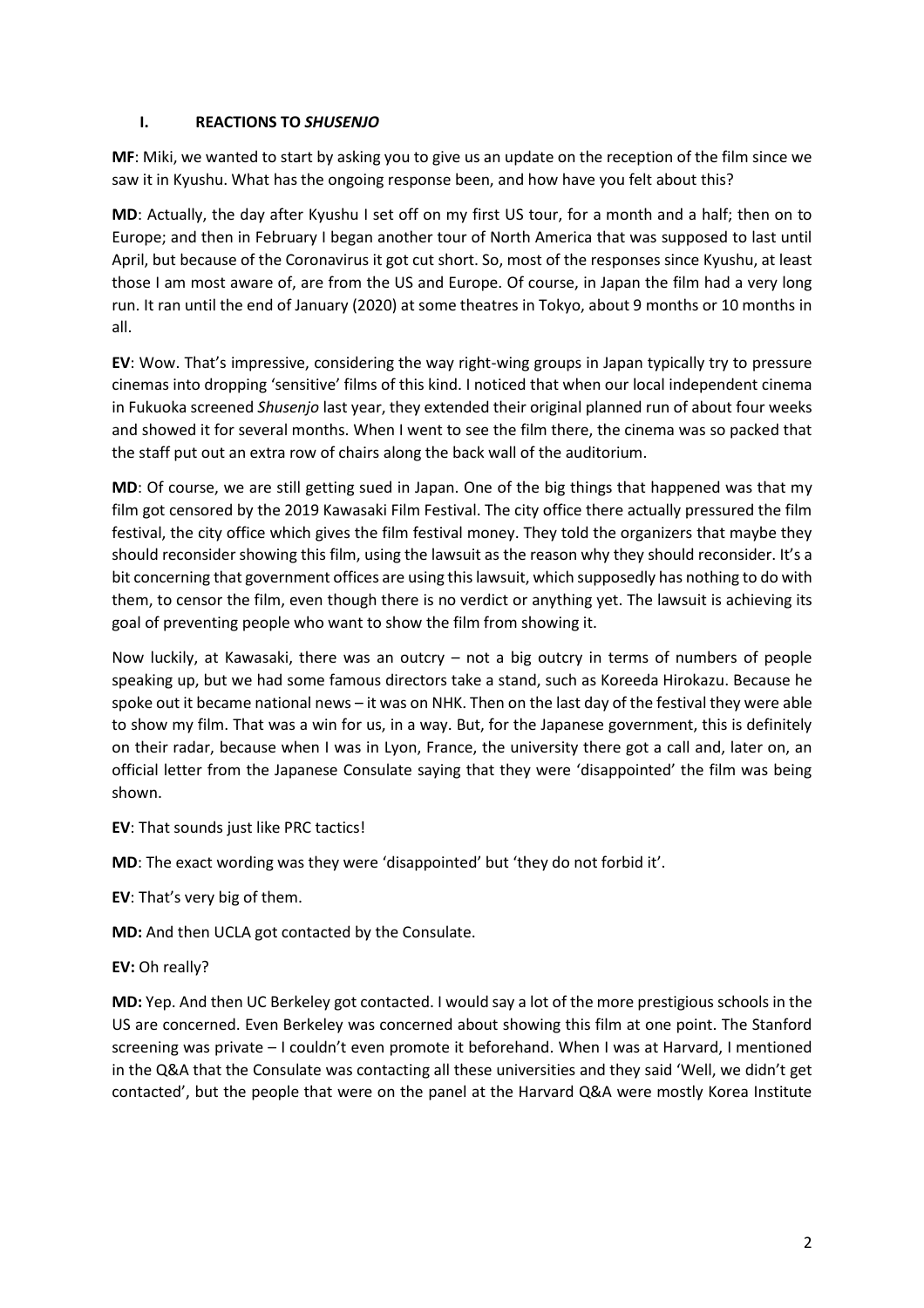people. There were no Japanese people. Even though the screening was co-sponsored by the Reischauer Institute of Japanese Studies, none of them were there.<sup>2</sup>

**EV:** They just didn't' turn up?

**MD**: Nobody from the Institute showed up.

**EV:** A lot of people have written about the intimate connection between Japanese studies in many top universities and the Japan Foundation, the Japanese Government, and their funding networks.

**MF**: I think that in the neoliberal context in which universities now operate, the same thing happens with China and with Chinese studies, with universities concerned over critical scholarship that might impact on their loss of PRC students –

**EV:** But obviously with Japan it's not so much about student numbers. It is certainly about funding. And very nice funding is available for overseas scholars who want to come to Japan. If you are a Japan Studies scholar and value your networks in Japan, you would perhaps be wary of biting the hand that feeds you.

On the other hand, I remember when, in 2015, Abe made a state visit to America and addressed the Houses of Congress, there was an open letter from scholars concerned about his efforts to censor textbooks, to put pressure on historians, and to shut down public discussion of Japan's 'difficult' wartime past. Lots of people signed up to it, if I remember correctly, including a number of Japan specialists. So, I am a bit surprised that you say that no one at the Reischauer Institute turned up.

**MD**: At that point I wasn't surprised, because I had seen what had happened at Stanford, Berkeley etc. However, maybe in the Reischauer Institute's defense, I did hear that Dr. Andrew Gordon wanted to attend the screening but happened to be away on a trip at that time.

**MF**: I mean, as just a one off, that can notoriously happen even at esteemed places such as Cambridge, Oxford or Harvard: nobody turns up to some important scholarly event. All the specialists find themselves suddenly too busy with teaching, marking etc. But if it keeps happening, you sense there is something more –

**EV**: I also have the sense that since 2015, when Abe received criticism in the US, the government in Japan has ramped up its campaign against Comfort Women activists and other critics of Japan's wartime record globally.

**MD**: If there is some kind of trend, it seems to be that Japanese consulates reach out to universities that they have relationships with, where they help each other or do joint events together. It's like: '*Hey*, do you really want to ruin this relationship?'.

\*\*\*

**EV:** Earlier, I rather flippantly commented about PRC tactics. But I think it's not an entirely flippant observation. I mean, the Japanese must be aware of what the Chinese are doing - in terms of pressuring universities and the media in the cause of national 'image management'.

**MF:** Related to this, I have a further question, Miki. In the case of a former colleague of mine based in Hong Kong, an internationally-respected historian of modern China who pulls no punches when it

<sup>2</sup> *Editor's note: It may be relevant that one of the most prominent Western critics of activism on behalf of former comfort women is the Harvard professor Mark Ramseyer (see the introductory essay to this special issue).*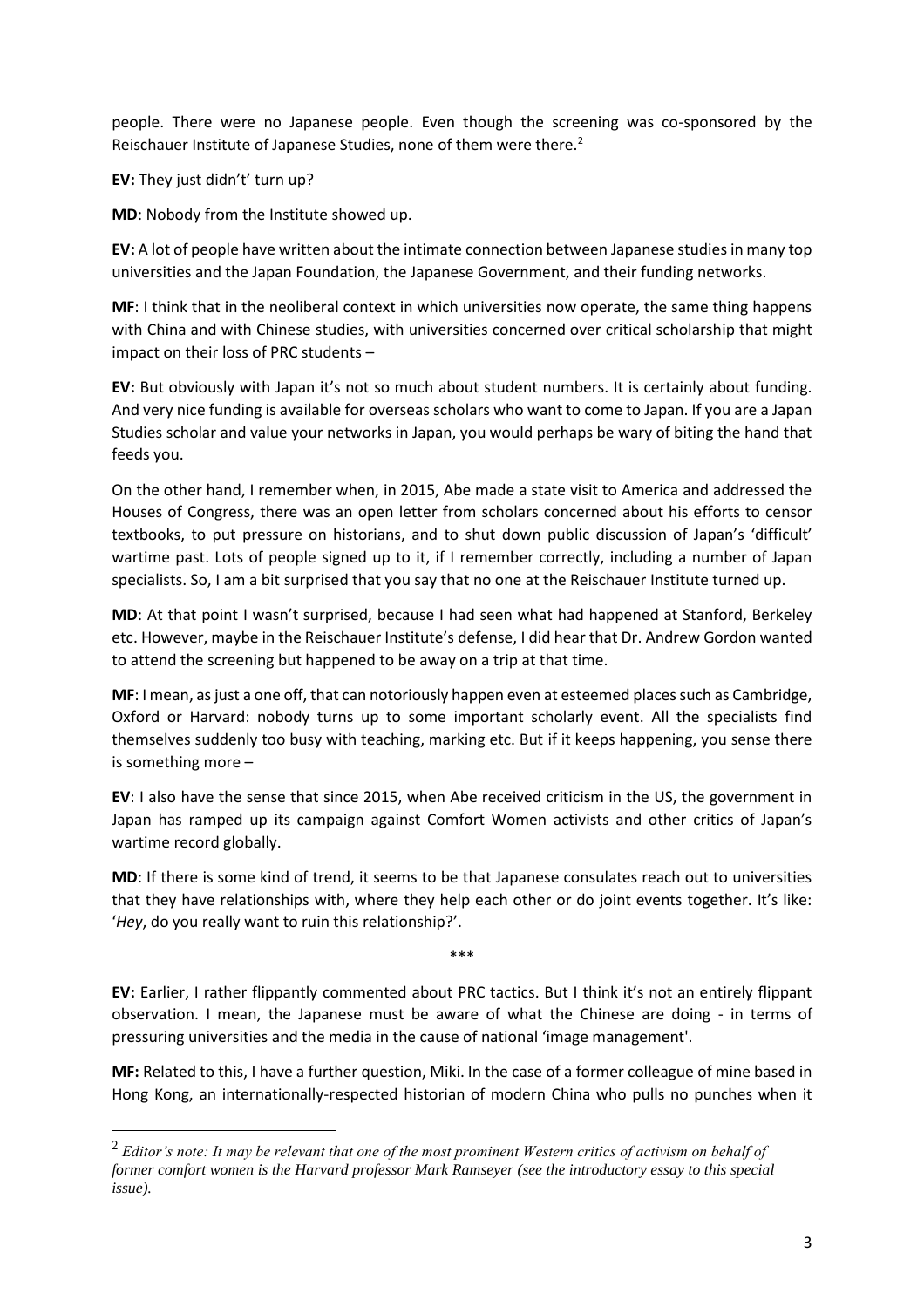comes to the past horrors the CCP has unleashed on its own people – if he goes on tour and speaks about, say, Mao's 'Great Famine', there's a mobilization of PRC students overseas. Colleagues of his get emails from alleged Chinese postgraduate students supposedly exposing his flawed research methods. There's this whole online Ministry of State Security effort to undermine him and bring his research into disrepute. Have you faced anything like that? Or even, at a one-on-one level, anyone publicly denouncing your film?

**MD:** I have had a couple of encounters. One of them was in Sweden, during the Q&A. An older Swedish man in his 70s or 80s, who was married to a Japanese woman, said: 'Comfort women is fake news! Sex slavery is a lie', and all these things. There was that guy.

But when I was in Minnesota and at Notre Dame, I ran into some Japanese students there, some were on exchange and others were regular students. One of the students at Notre Dame said to me that she was just totally shocked after the film. She had just believed that Japan was doing the right thing. This is one of those things where she just had faith in Japan, because she probably thinks of herself as always trying to do the right thing. So, if suddenly the Japanese government is saying that there was *no* wartime coercive recruitment and *no* sexual slavery then she would tend to side with that. And so, when she was presented with all this information in the film, she was totally shocked; she was like, 'I don't know what to believe anymore'.

Another Japanese student I met was a football player who basically came to the US to play football – his professor was telling me about him before the screening, and that before the film he had been quite resistant to some materials on the comfort women issue that his professor had presented him. So, the professor thought it would be interesting to therefore see what the student said after seeing the film. After it, this student and I had a great conversation and he was basically shocked just like that girl was.

A similar thing happened at Waseda University. One of the professors there said he had a Japanese graduate student who was very resistant to evidence regarding the Japanese system of sex slavery, and he said 'Well, I've presented you with the evidence and I believe I am on the side of sound research, why don't you go and check out this film?' And then apparently - and this was confirmed by other students in his grad class - when this student came back after seeing the film his attitude had completely changed.

**EV:** That's great! But the problem is getting them through the doors of the cinema in the first place, of course.

**MD**: Exactly.

# **II. CALLING OUT** *NIPPON KAIGI*

**MF:** The film really moves to this impressive climax where you uncover the political power networks behind the right-wing campaign to deny the Imperial Japanese Army's system of sex slavery during World War II. This was something that went down very strongly at our conference in Kyushu, and in fact had some of us wondering what we were doing and why so little of our research had tackled the power behind the production of these rightist, revisionist, narratives.

You conclude that such denials are rooted in ultra-nationalist anxieties about human rights, global feminism, and the threat they pose to Japanese national identity (as Japanese rightists imagine it). And you particularly call out *Nippon Kaigi* as the key organization behind much of this denialists'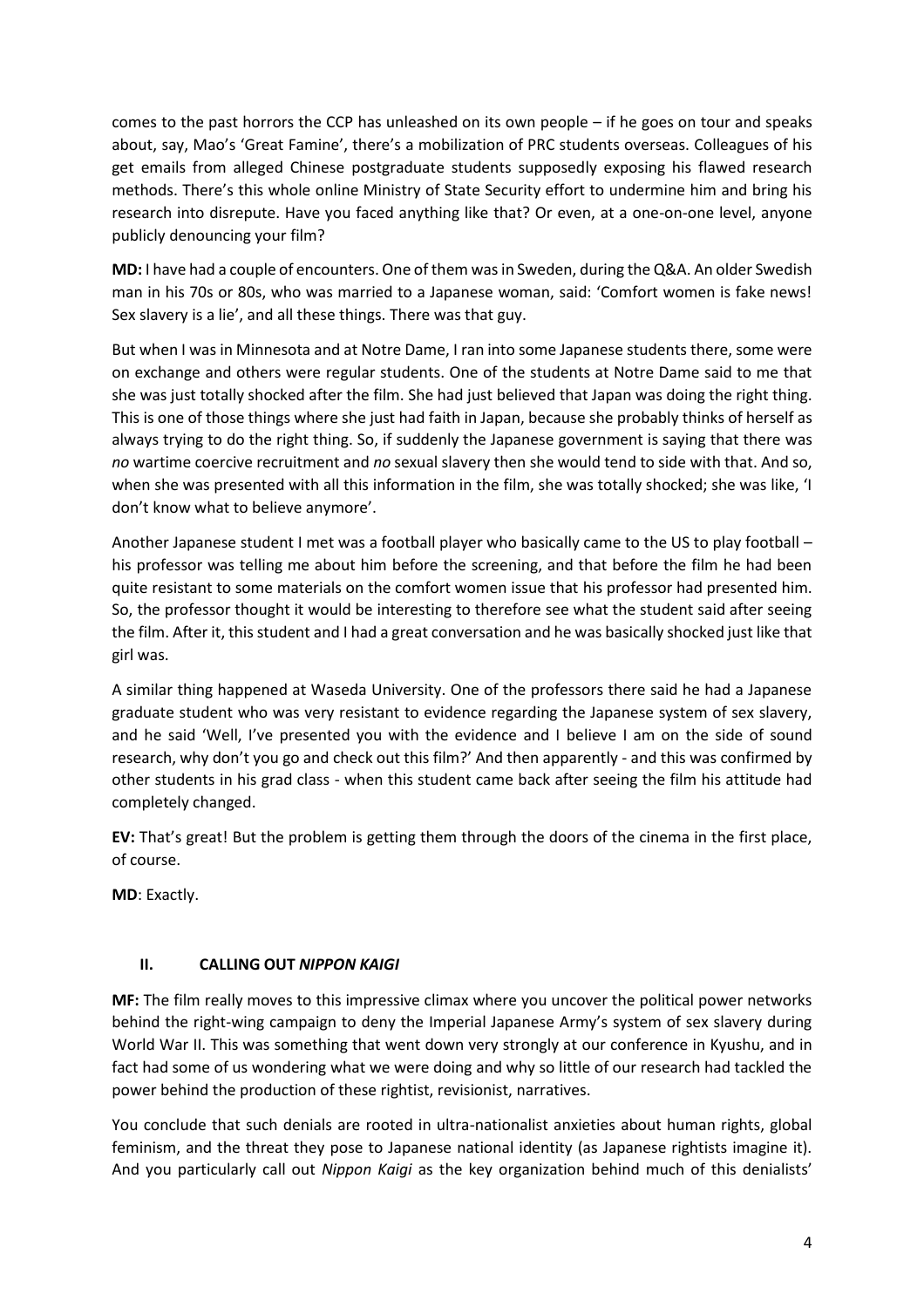history-making, which is linked to *Nippon Kaigi'*s nostalgia for the Meiji era and to its ambitions to do away with Japan's US-imposed post-war 'peace' constitution.

So we wanted to ask you about the investigative work that went into your uncovering of *Nippon Kaigi*'s influence and networks. How far were you out on your own doing this work? I realize there was a lot that began to be published in Japan from 2015 about *Nippon Kaigi*. But was this knowledge starting to spread amongst certain groups when you were making this film, or was this something you were really picking up and circulating for the first time? And what has been the impact of your exposure of *Nippon Kaigi*'s involvement, not just in terms of the individual responses we've discussed but in terms of press coverage and broader political debate?

**MD:** I would say the impact in Japan is a lot less than in South Korea. In South Korea, a lot of people didn't know about *Nippon Kaigi* at all until my film came out, and then after that this issue sort of blew up. They were, like, 'Holy Moly, we didn't even know about this group', and this became a big 'thing' after the film's release there. Books were coming out about it; television shows were discussing it. It really blew up over there.

I'm not exactly sure of the sequence of books about the *Nippon Kaigi* appearing, in relation to my film. But the film came out in South Korea on July  $25<sup>th</sup>$  [2019], and when I toured there most of the questions from the media were about the *Nippon Kaigi*, because they were so fascinated with it. At that time, Japan and South Korea had this trade restriction thing going on, so people there were really upset with Japan and trying to understand why Japan was doing what it was. My film gave them *some* answers. I assume a lot of people were skeptical of the Japanese government, but they didn't understand what was *really* going on.

In Japan, as you said, the whole *Nippon Kaigi* thing broke from 2015. But my particular take on this whole thing being connected to the erasure of historical memories  $-1$  hadn't really seen anybody write about it until after the film came out. I was shocked when I saw this article in the APJ-JF in 2018 by a political scientist named Okano Yayo:<sup>3</sup> I was like 'Holy Moly, we came to the same conclusion'. I was really happy that such a highly regarded political scientist shared the same hypothesis.

**EV:** My impression is that most ordinary people in Japan are not very conscious of the *Nippon Kaigi* and what it gets up to. But the people who *are* interested in this kind of thing – many of them are already aware of what it is and what it does. The problem is reaching out beyond that coterie of scholars and activists to the broader public and getting them to take some interest and to care.

**MD:** I will say that a lot of professors in Japan now assign this movie as extra credit to their students, so there have been a lot of college students in the theatres, and a lot of screenings in Japanese universities. Most of these were not public, but universities *were* getting this out to their students who previously probably had no idea about this stuff. So that, to me, is really great.

**EV**: That's interesting because, I have to say, it probably varies a lot from university to university.

**MF:** I think the fact Japanese professors are setting this film in class is quite something, quite a sign –

**MD:** The Japanese professors who have done it seem to be very, very progressive. But I will say that at Toyko Gaidai [Tokyo University of Foreign Studies], I remember a student saying to me, 'Every time

<sup>3</sup> Okano Yayo. 'Prime Minister Abe's Constitutional Campaign and the Assault on Individual Rights,' *Asia-Pacific Journal: Japan Focus* (2018), Vol. 16, Issue 5, No. 3, Article ID: 5119.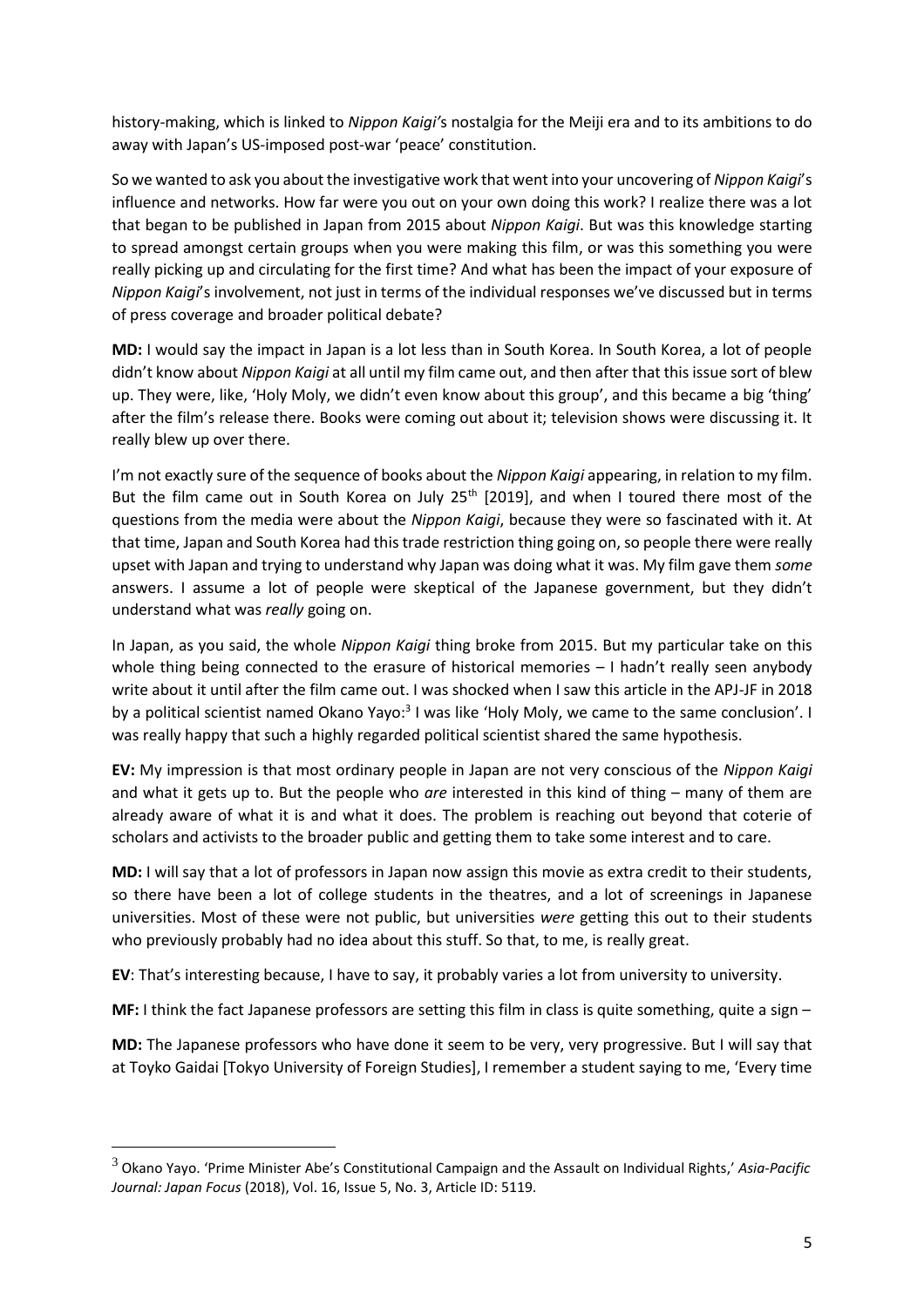I hear about this issue, or other issues such as the Nanjing Massacre, it's always from my foreign professors'.

# **EV:** Yes

**MD:** So because of that she has a suspicion about it or can't really accept it. I told her, 'It's not that they're lying to you or anything; your Japanese professors feel that they can't talk about it.

**EV:** Exactly. I mean, I've had this conversation with a couple of colleagues in Japan. I mention that I have been researching the representation of the 'comfort women' in East Asia, and they say: 'It's great you're doing that. But *we* couldn't do that'. And I'm thinking: 'But hang on. I'm in Japan, this is a liberal democracy'.

**MD:** Exactly. But you know, young students when they see that none of their Japanese professors are talking about this, this gives them a lot of internal conflict. The student I mentioned actually challenged me, because she wished I had done the narration in Japanese, because she usually only hears this stuff in English. I told her there were practical reasons why I did it in English. But a lot of Japanese journalists told me this was a film that they wished *they* had made. That they wished they *could* have made.

**MF**: This is something many of us were struck by at the screening in Kyushu: the work your film is doing in this respect. I feel there is a tendency not to really understand what today's right-wing leaders are thinking, or how they are appealing – especially when it comes to their use of historical memory. Myself and fellow liberal-minded academics based in the West tend to lump these leaders all together – from Trump, to Modi, to Duterte, Bolsonaro, Abe and, to a degree, Johnson – as, for want of a subtler way of expressing it, scary 'nut jobs' with whom *we* don't agree, who appeal to the basest instincts in their electorates. We're often reluctant to really get inside these leaders' psyches to understand their deep-seated anxieties about national identity, or the perceived threats they, or their supporters, see coming in the form of global feminism, or human rights, or Western individualism. In that respect, it really is revealing in your film having the *Nippon Kaigi* rightists speak for themselves. It's sometimes highly amusing; frequently very shocking. Nonetheless, they do openly put their beliefs out there.

# **III. HISTORICAL UNDERSTANDING IN THE COMFORT WOMEN BATTLE**

**MF:** Miki, this is a slightly trickier question, but one which your film raises. Ed and I are interested in what happens to historical understanding in these battles over history involving the state, activists and activist-intellectuals. Because in your film you present yourself as an 'outsider' to this contest, not initially driven to take up one position or the other, on a quest to find out the truth for yourself, you do manage to open this issue up.

So, what do you think happens to historical research when it becomes part of a wider political battle which relates as much to present-day politics as it does to the past? We're all aware of the selective histories that governments produce in their creation of unifying populist nationalisms. But to what extent has the comfort women issue also become 'usable' history for those on the other side attempting to resist state narratives? We partly ask this because you bring this issue out in the film towards its end, when you chide the comfort women activists for their own exaggerations.

**MD:** Well, there's so many different activist groups out there. For example, when I was recently in San Francisco I got to talk to activists over there, and their goals are very different than probably the goals of Korean comfort women activists.

**EV:** That's right, because they are mostly Chinese, or Chinese-American activists in San Francisco.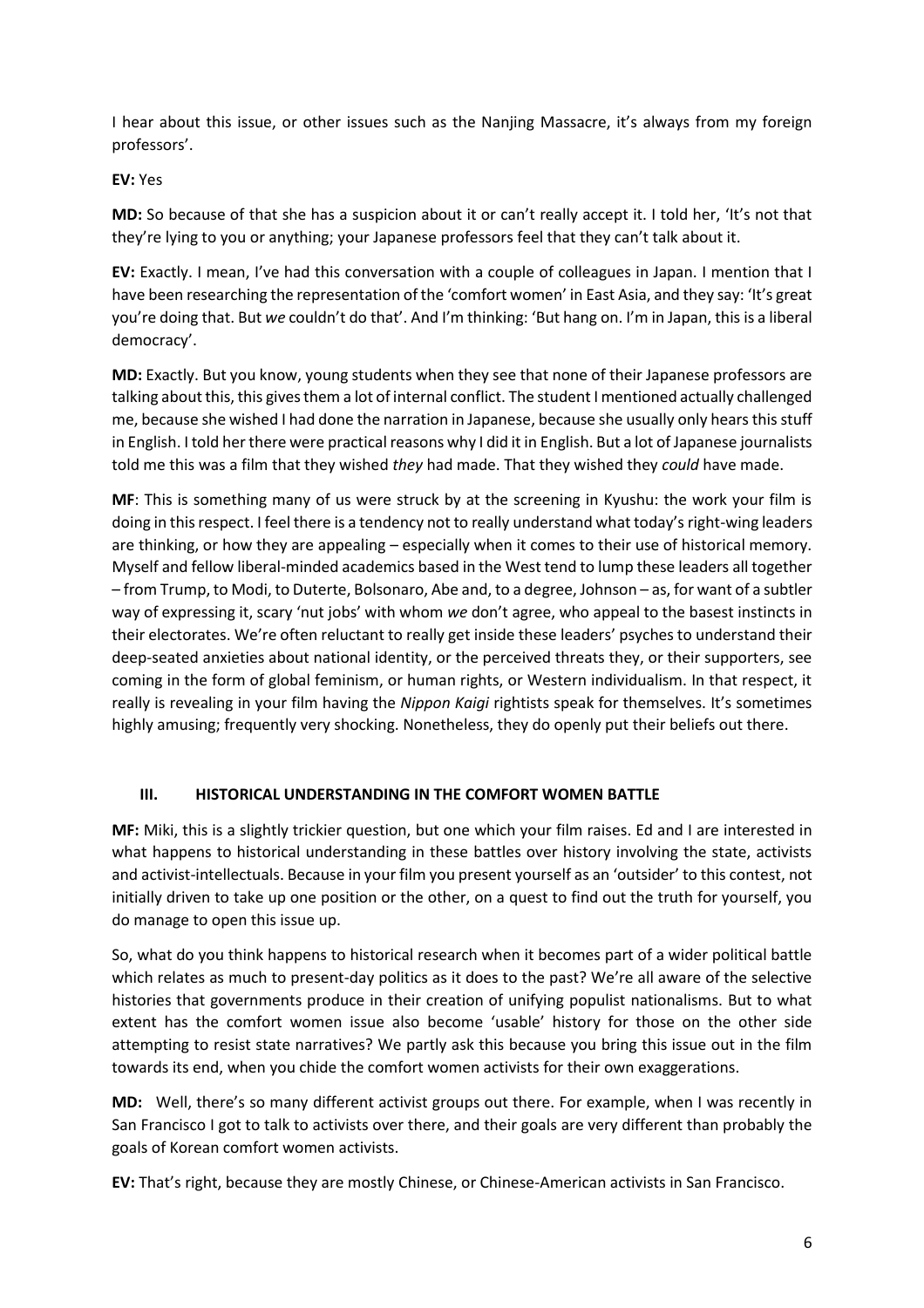**MD:** Yes. And then there's the Japanese leftist activists who support the comfort women, who have their own goals in mind. From what I've heard, they themselves actually have a lot of conflict within their own groups, which is very interesting to me. But, of course, the overall goal is to bring more awareness to this issue and prevent this from happening again, and hopefully get justice for these women.

And at least in South Korea, whereas in the '90s politicians were not so concerned about this issue – a lot of male politicians thought of the comfort women as a national shame – now you have President Moon ceremonially paying his respects to the comfort women statue, to show Korean people that he's on the comfort women's side, and thus on the side of feminism, anti-imperialism, all these things that are now wrapped up in the comfort women struggle.

There is that. But then alongside that there is the fact that now, in the past half year, the comfort women activists in Korea are saying that the comfort women were the *original* #MeToo. We're all saying how courageous these #MeToo women are, but *these* are the *originals*.

**MF:** That's interesting!

**EV:** Not only #MeToo but #MeFirst!

**MD:** Right. I think that what they are doing is: the #MeToo movement is such a big thing they want to ride that wave a bit, to say: 'Hey, be concerned about our issue as well'.

**EV:** You think Harvey Weinstein was bad, just wait until you meet a Japanese Imperial Army officer!

#### **MD: Haha, e**xactly.

**EV:** Perhaps that last remark was inappropriately flippant… But I did want to ask whether you ever felt there were attempts to co-opt *you* made by certain activist groups?

**MF:** In fact, Miki, what is great about your film is it seems the right-wing denialists featured in it thought: 'Well, here is this naïve grad student making a student film', and believed that *they* could coopt *you*. So, they were so open.

**EV:** But were there any attempts to co-opt you coming from the other side?

**MD:** Well, yeah. When I was doing media in South Korea**,** I could feel an attempt to push the whole film into this box where it was all about attacking the Japanese government. Whereas I felt that though my film does criticize the Japanese government, it also criticises the US government, and it even criticizes Korean patriarchy. I could feel them pushing me that way and I tried to push back a little. But it was hard because all their journalists' questions were geared towards the anti-Japanese line. So, I do think they were trying to co-opt me and my film.

This was actually one of my big concerns with making the film. There were books that had come out on the comfort women issue that *were* co-opted. One of the biggest was Chunghee Sarah Soh's [*The Comfort Women: Sexual violence and postcolonial memory in Korea and Japan* (2008)] which a lot of right-wingers used. I thought this was really dangerous, because the book is very nuanced and very complex but they cherry picked information from it to support their side. That is part of the reason I was so clear at the end of *Shusenjo* as to what my conclusion was. Because I didn't want it to be coopted in that way. A lot of people said, 'Well, why didn't you keep it open-ended?' And I was, like, 'Well, I *do* think you need some fact checking, and you *do* need to call people out when that's warranted – And I called out even the Left, too, right?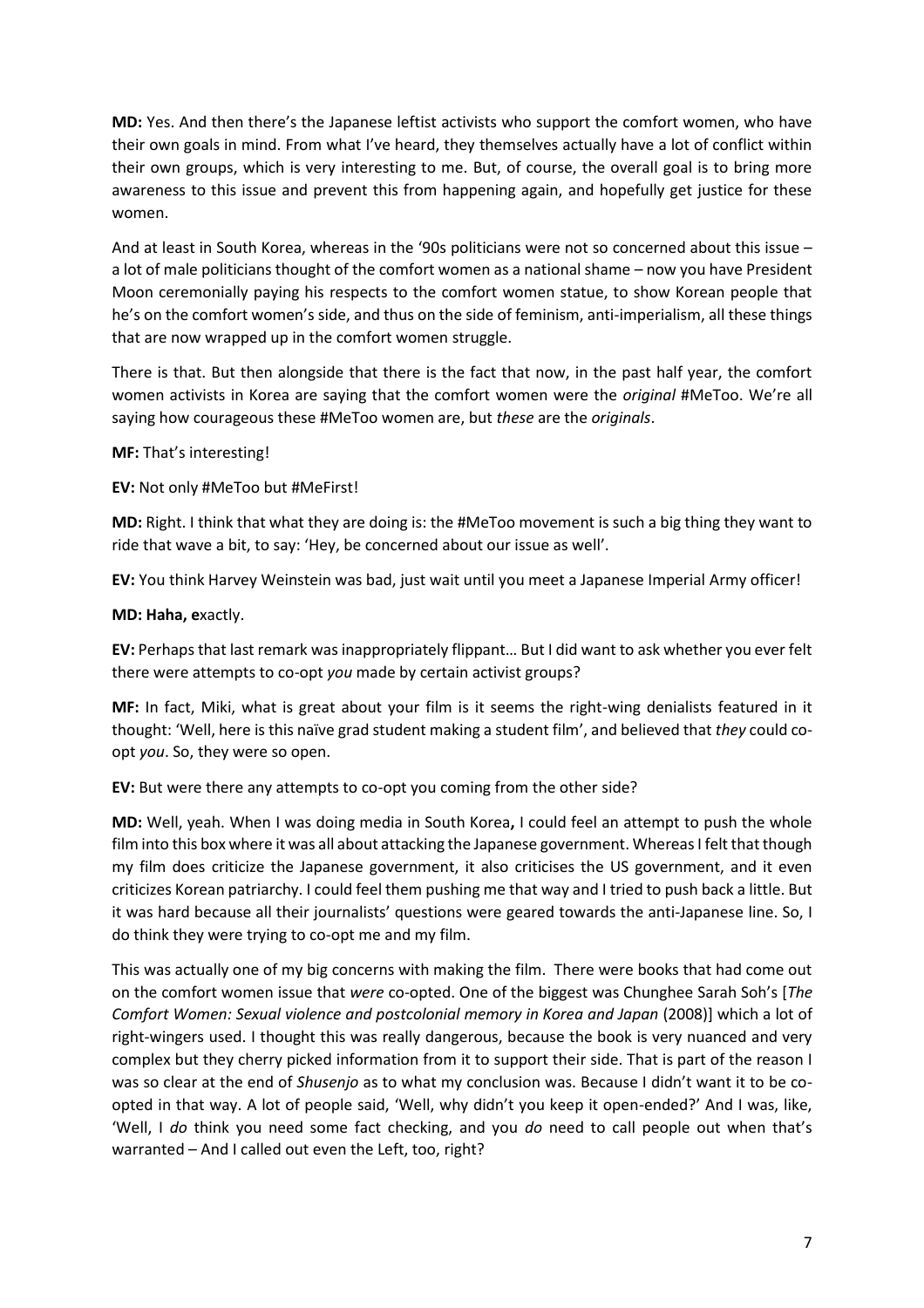Now, interestingly, some comfort women activists in the US were considering showing the film but they decided not to because parts of the film also criticized them and some of the arguments they put forward.

**EV:** Really?

**MD:** And some of them were even telling me to edit the film. Like, take parts out!

**EV:** And they are criticizing Japanese rightists for imposing censorship?

**MF:** This is a key question Ed and I have been discussing: what happens to complexity, nuance, historical accuracy – in these battles?

**EV:** It is a very difficult one because, I mean, I experienced this to some extent during my research into the representation and remembrance of comfort women, where I've been interviewing activists and museum curators etc. involved in this. It's tricky and you probably feel the same way.

You admire a lot of these people. Maybe not all of them, but mostly, their hearts are definitely in the right place; their case is pretty rock solid (at least at its core). And yet as soon as you get involved in such research, for the activists you are interviewing or getting your data from, it's like: 'Are you with us or are you against us?' It has got to be one or the other. And if you are with us then you are part of the activism, you are part of the movement.

**MF:** It can even be a bit more complicated. When I was researching *Singapore: A Biography* [2009, coauthored with Yumei Balasingamchow], I had encounters with the country's leftist political detainees. I interviewed them; I wanted to get their stories across. Partly, I also wanted to understand why their politics failed, and where that failure's roots lay within their own organizations and actions. So, the book opened up complex areas that had not really been discussed.

I talked to some of these leftists after the book's publication and one prominent former detainee told me that he personally enjoyed the book, but amongst his circle it had not been received very positively. He said that in their ongoing struggle for historical truth and justice (most of them are still represented officially in Singapore as communist terrorists): 'Now is not the time for that nuance and complexity'. The fear seems to be that every time you provide that nuance and complexity, you are feeding the other side with ammunition. It's almost as if you have to come in hard and polemical, to match the claims made by the other side.

**MD:** I would say that not all the activists in the US are like that. It just so happened that they were the leaders of this particular group. So that is why the screenings didn't happen. But there were also people in this group who disagreed with those leaders.

However, I would say that activists, as you say, have a goal and a plan of how to get to that goal. And a lot of them feel that the public can't handle nuance. And there is some truth to that, I believe.

**MF:** But this is what authoritarian states say as well, and this is the thing that got me into public history in the first place. I was working on the National Museum of Singapore's History Gallery over 15 years ago, and we had to go to the Ministry of Culture to discuss certain 'sensitive' areas of what we were presenting. We had thought we had been given freedom to open up historical complexity and nuance, and therefore accuracy. So I will never forget this very senior Ministry official saying to me: 'You and I understand that complexity. We have degrees, you have a PhD in History. But we need to have a simpler narrative for the ordinary citizen.'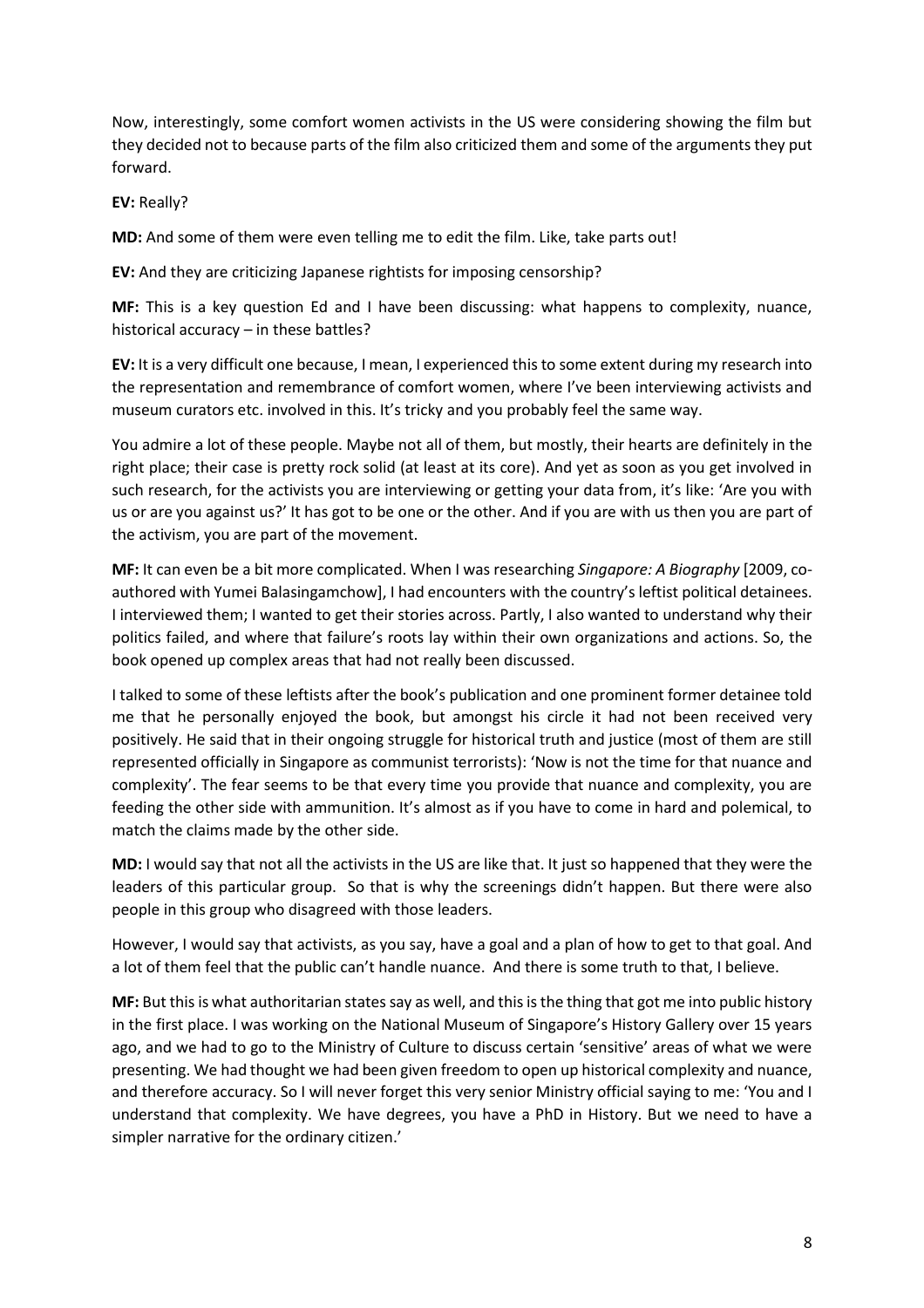**EV:** That's a very revealing comment - coming from that source! When we get involved in researching 'difficult history' such as the comfort women issue, we come at it as scholars who believe that complexity is good, detachment is what a scholar should aim for. But in the process of engaging with these activists, sometimes you find yourself beginning to wonder whether there are circumstances, perhaps, where there is a trade-off between complexity and clarity? Especially when you see how these activists are up against powerful interests who are basically seeking to manipulate and suppress…

**MF:** I think it's very dangerous, and that's why I was telling this story. Because authoritarian regimes use that argument just as much. I think it's very dangerous not to search for and communicate that historical truth, even if it's complicated. I am still an old believer that *that*scholarly quest, as ultimately unachievable as it may be, will set you free.

Miki, I think one of the reasons your film will have more impact, quite frankly, than other efforts, is because you haven't shied away from complexity. Of course, one has to fight one's fight. When you are misinterpreted, when what you say is skewed and misappropriated, you have to fight back and make clear what you did and did not say. But if you don't have that subtlety, then you are allying yourself in these partisan battles that a lot of people in the middle ground just don't want to be part of. They are not going to have those revelatory moments you've described, if this film only amounted to more Japan-bashing.

So, I have come round to the view that historical complexity and nuance is vital, but *clarity* is everything.

**MD:** The point I was trying to make at the end of the film was that when you simplify things too much it does become ammunition for the other side. And that is what I was trying to tell the comfort women supporters, 'When you use so much hyperbole and only focus on certain extreme cases, or push those cases so much, then it's easy for them to knock you down'. And the way that their opponents knock their arguments down is by bringing nuance, right?

**MF:** True.

**MD:** All of a sudden these right-wingers look more nuanced than the left-wingers, right?

**MF:** That's a very good point.

**EV:** They manipulate nuance.

# **IV. RECONCILIATION, FORGETTING AND CULPABILITY**

**MF:** Miki, Ed and I are also interested in researching the theme and practice of reconciliation. Part of that is trying to understand what people mean by reconciliation, from the state-to-state level right down to the very much individual level. So, my big question for you, having made this film and then found yourself in the middle of the whole political contest that has emerged out of it: if you could imagine a way forward, to achieve some sort of reconciliation over this issue, what would it be?

I ask this also because of what one prominent Korean activist admitted to me privately during the conference in Kyushu: that she felt the possibility for reparations and then reconciliation between South Korea and Japan was now gone. Only memory work, i.e. the record of comfort women testimonies that establishes the historical truth, was her remaining hope.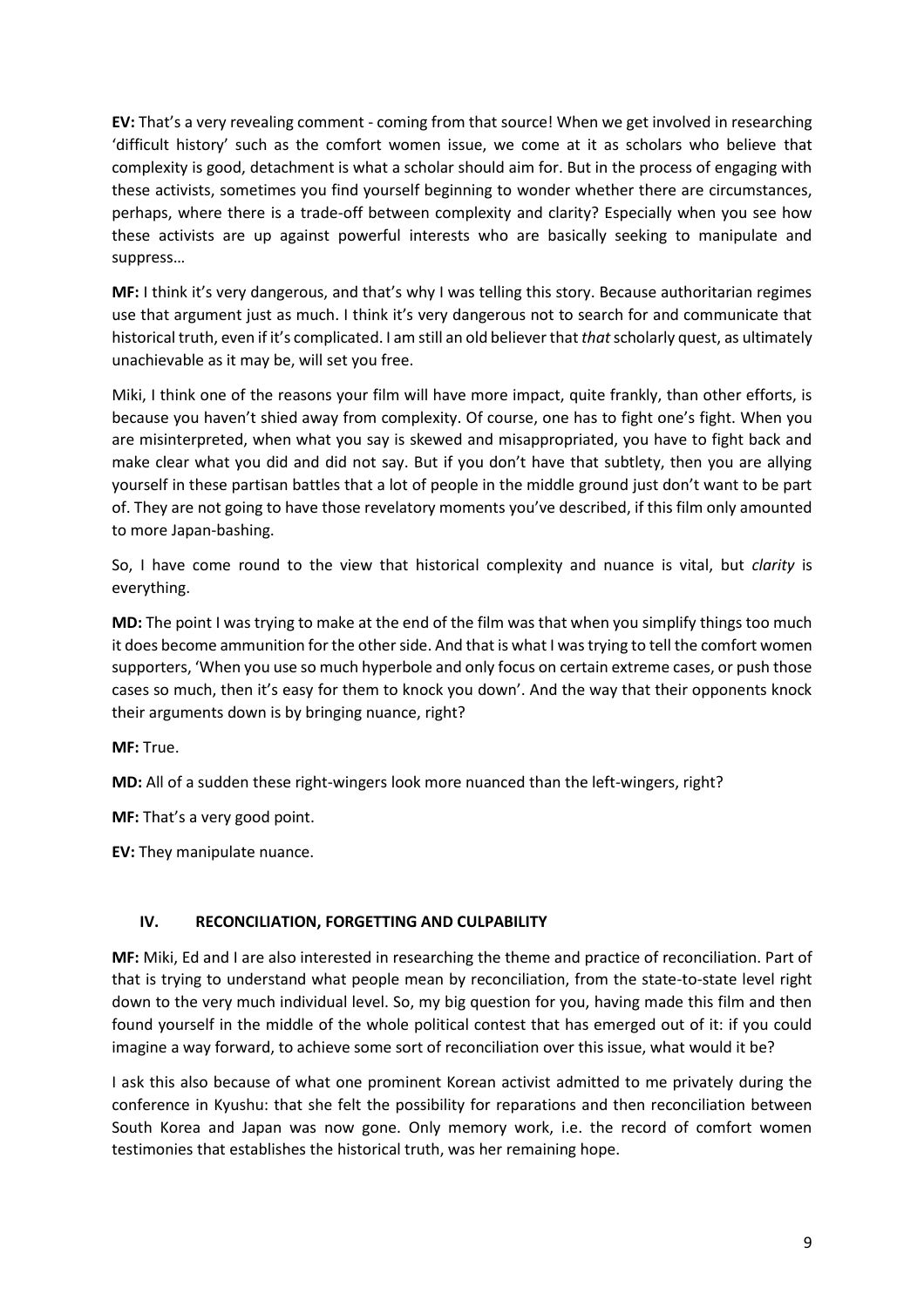**MD:** It still seems that the goal for most Korean activists is for the Japanese government to take full legal responsibility and that would mean it passing legislation that formally apologizes and provides some kind of reparations – although it seems that financial compensation is now not such a big deal to the former comfort women themselves. Also, legislation that commits Japan to teaching the truth about its wartime history, making this legally binding so that this history cannot easily be erased, as it has been in the past. That seems to be the goal.

Maybe a more idealized version of that goal is something like what we see in Germany. When I was in Germany recently it was interesting because some students told me that Germany was not always so apologetic. They didn't always teach their wartime history as they do now. Only from the 60s right through to the 80s, was there this push from within the country to look at its wartime past. So, hearing that, I felt, 'Maybe there is some hope in Japan'. Because, as I said, a lot of younger Japanese people, when they do see the film, are challenged by it and their attitudes change.

A lot of the problems we have come down to the lack of information. The mainstream narrative that these former comfort women are lying is accepted in Japan because people don't hear the other side. But if they had all the information, there might be hope that some reconciliation – a good kind of reconciliation – could be had. But it takes people who care enough to watch the film, who care enough to read about it or write about it in the media. It might take discussions on social media and then maybe even a movement of younger people, to at least become aware of this issue and then, when they become powerful, to elect the right people.

**EV:** The comparison with Germany is a tempting and attractive one that many people make. But a key difference with Germany in the 60s and 70s – well actually, a key similarity with Japan *then* – is, of course, the existence of a big youth and student movement. What happened to that movement in Japan, though? It was ruthlessly suppressed. Whereas in Germany, one by-product of that youth movement was a big political shift that ultimately transformed public memory. Here in Japan, that youth movement ran into a wall, and what followed was a reaction and the significant suppression of academic freedom.

**MD:** But you know, when I was talking about how things might change in Japan, I forgot to mention that during this coronavirus pandemic there's been a high school student strike in Ibaraki, basically because the school was reopening and forcing students to come to school, and the students were like, 'This is dangerous, why would we do that?' And apparently the students won! I don't know, maybe this is the beginning?

Coming back to Germany in the 70s and 80s, you had a new young generation of historians who were pushing to teach a more accurate wartime history. But in Japan, now, the difference is that most historians actually agree with, say, Yoshimi Yoshiaki's history of the comfort women [*Comfort Women*, 1995]. It's just that, maybe because of the way media works today, these historians have much less impact on society.

**MF:** That is something we are asking ourselves: why academic history has such a diminishing impact… –

**EV:** But in Germany, the mainstream media did give these historians a platform.

#### **MD:** Yes, they did.

**EV:** I mean there was the famous case of the American television series *Holocaust* [1978] with Meryl Streep. There was nothing like it at the time and this history wasn't terribly well known in Germany in the '70s. And when they showed it on TV, every episode was followed by a serious discussion amongst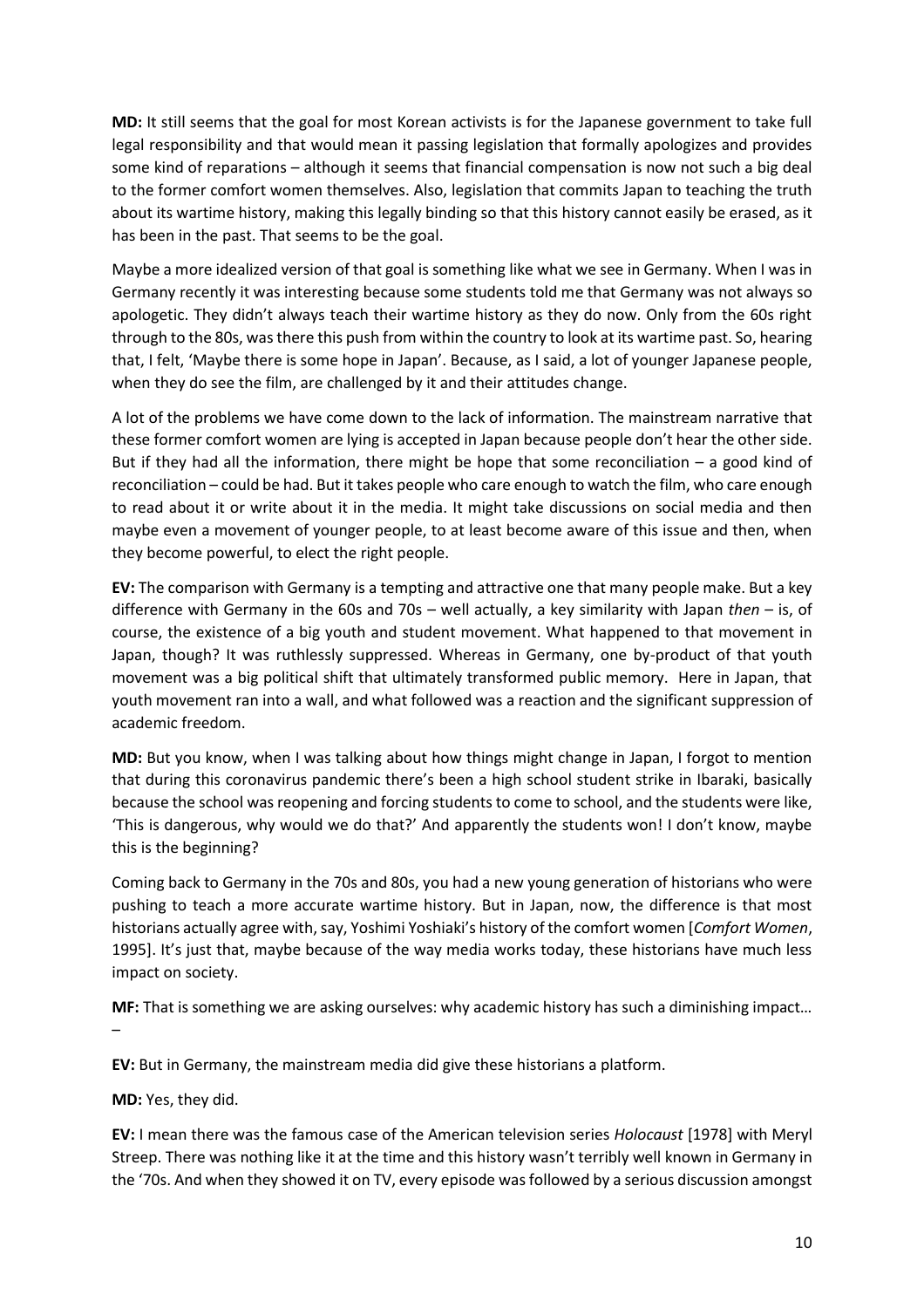historians in the studio – on the German equivalent of NHK. But as we know, there is no way NHK will *ever* do anything similar.

**MF:** Instead, what NHK does is it gets into bed with Netflix to produce a miniseries about the Tokyo war trials [*Tokyo Trial*, 2016], all about the dissenting Indian trial judge, Justice Pal, a hero to Abe and his rightists because he argued that Japan *did not* wage a war of aggression in Asia, just a war of selfdefence and liberation against Western colonialism.

**MF:** A question that now comes up in wider discussions about remembrance, the remembrance of violent pasts that is, is the issue of forgetting and the benefits to societies of seeking to forget. I am thinking particularly of David Rieff's book [*In Praise of Forgetting,* 2016].

\*\*\*

I raise this because a few years back I made a film about the Fall of Singapore and the Japanese Occupation [*I Remember: The Fall of Singapore*, dir. Michel Cayla, 2017], and which we screened in Singapore at a conference which some Japanese academics and others joined. I just assumed that the Japanese attending that conference were all going to be quite liberal and open, and able to cope with the past. But there was a strong reaction from a few to the end of the film, where a former Japanese perpetrator [the late war memory activist Nagase Takashi]<sup>4</sup> says sorry and apologizes for Japanese war atrocities. The reaction of two Japanese audience members was to storm out accusing the filmmakers of demanding that all Japanese people make an apology. It seemed the feeling was 'Hold on, we suffered too, we were victims too' – which used to be the popular discourse – 'so why do we have to remember, why do we have to keep digging all this up?' I wondered to what extent you had come across this reaction when making your film and when showing it? That the way forward is to forget.

**MD:** Not with the people I interviewed for the film because they were obviously very much trying to convince me of their side of this comfort women issue. Whereas I feel like regular people I just chat with in Japan, they are more like that. The most common phrase I hear is, 'Horrible things happen in war'. 'It's all basically and equally bad, and so that's why we should fight for peace'. And my response to that is often, 'It's hard to have peace if you don't have justice'. But I feel the mentality is: we can't move on until we forget about it. If we keep bringing this up, then we can never be friends with Koreans. The problem is they don't understand that Koreans have not forgotten this. They are not forgetting this. They are not going to forget this.

**EV:** Perpetrators don't get to decide when it's time to forget.

**MD**: Exactly. It's so easy for the perpetrators *to* forget, right? Or to make that point about forgetting. Whereas the people who were actually the victims –

**EV:** The equivalent would be for Obama when he came to Hiroshima, instead of saying, 'You know, this was really terrible, tragic etc.', he says, 'OK, look guys, let's all forget about this. I mean why did you bother to apply for UNESCO World Heritage status?' –

**MD:** We could build some condos!

 $^4$  See Mark R. Frost and Yosuke Watanabe, "Methods of reconciliation: the 'rich tradition' of Japanese war memory activism in post-war Southeast Asia", in Frost et al (eds) *Remembering Asia's World War Two.*  (London and New York: Routledge, 2019), 247-277.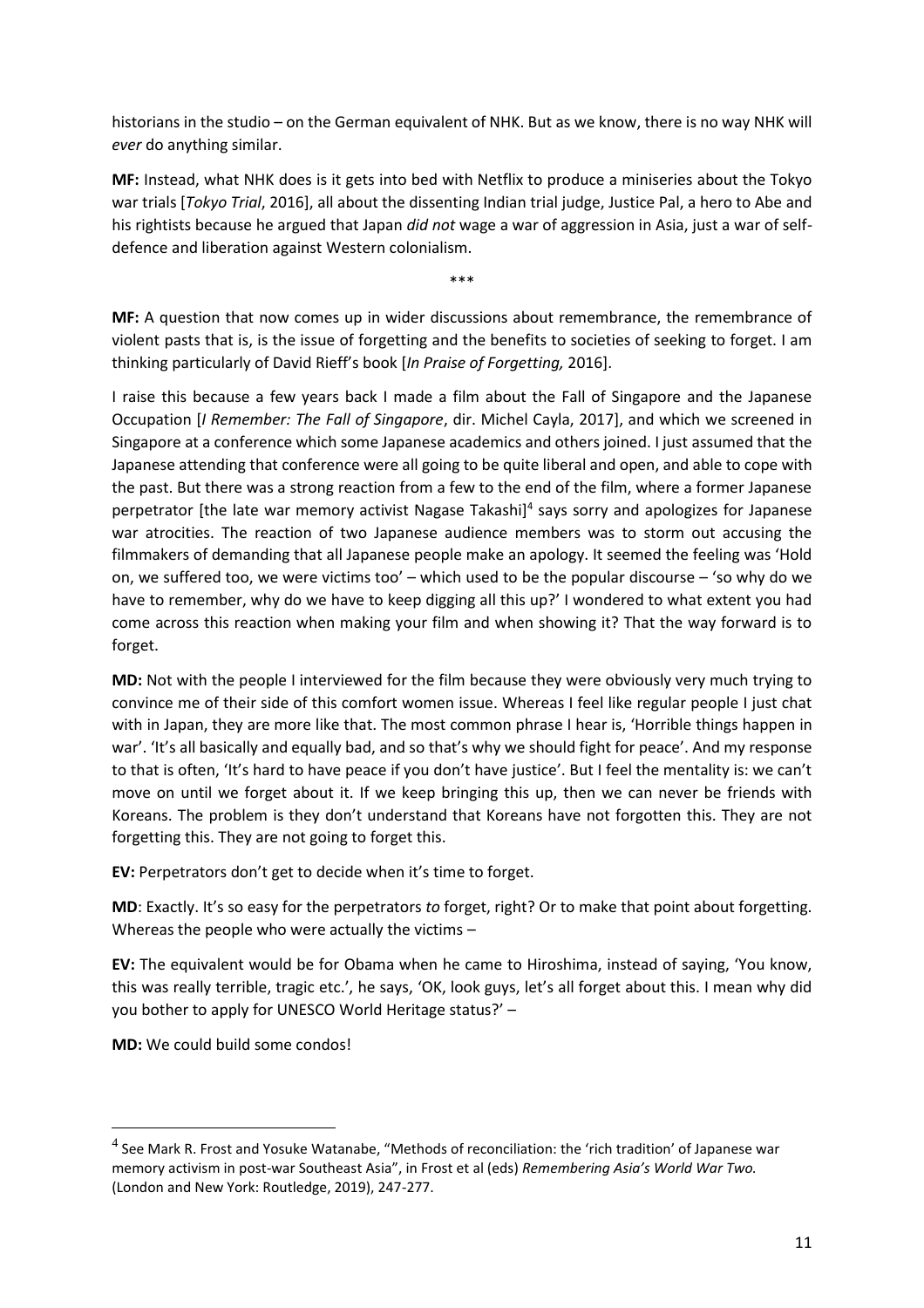**EV:** Yeah! Let's have some condos! I know this great guy called Trump who'd love to build you a hotel, right here.

**MF:** We joke, but actually it's a very good equivalent, because of the way that some leaders and states would like difficult memory to be worked out.

I want to say something about this in relation to an interview a Japanese colleague and I did with a prominent Japanese war memory activist in Southeast Asia called Prof. Takashima Nobuyoshi.<sup>5</sup> He has been running Japanese tours to war atrocity sites in Thailand, Singapore and Malaysia since the early 1980s. He was part of that whole leftist student movement in Japan which emerged during the '60s, and part of the Japanese peace movement. And this was when everything was about Hiroshima and Nagasaki, and when Japan, globally, was still cast very much in the role of the victim.

Now, Prof. Takashima said that the reason he departed from the Japanese peace movement in the late-'70s was that the victim discourse occluded, it obscured, culpability for Japanese war crimes – the crimes his research was revealing had occurred in Southeast Asia. He felt that the peace movement, by embracing this notion that 'we are all victims,' was abetting this erasure.

**EV:** Because, of course, it was reflecting Cold War concerns about nuclear annihilation.

**MF:** Right**.** Because there was generally a narrative within these Japanese student activist circles regarding war crimes that 'this wasn't us' – the Japanese people were also the victims of Japan's own rightists. If you were a left-wing activist, you were yourself a victim of the same rightists in the LDP who were there in the war and now still trying to oppress you. And this was the way China, in the '70s, was able to pursue its friendship diplomacy, with Japan, especially through forging ties with leftist civil society groups. The message was that the rightists were responsible, not the Japanese people. And rightists were a global problem.

I understand Prof. Takashima's views, but I also sometimes now get concerned at how nationalized this contest has become. And talking with the comfort women activists we met in Kyushu, I was struck by just how easily, given their frustrations, it becomes about *all* Japanese. Yes, it's partly to do with the majorities that the LDP commands, and the way politics have gone in Japan since the 90s. I used to always say, 'Don't blame the whole US for Trump, don't blame all of Britain for Johnson, or for Brexit'. But eventually if someone like Abe keeps winning big majorities, it gets difficult to argue that.

**EV:** It gets very difficult.

**MF:** Nonetheless, I always get concerned when these disputes get nationalized and become part of a rising xenophobia. I noticed when I was talking on the sidelines of our Kyushu conference with certain Korean activists, that in some of their language, no doubt because of the pain involved in this issue, while they were aware of Japanese sympathizers, they viewed the entire Japanese nation as the problem.

**MD:** Well, the nice thing about the responses I was getting in South Korea was that a lot of younger Korean students were saying that this was the first time that they had ever seen Japanese academics, activists and politician-type people supporting the comfort women. So, for them, it was like, 'This isn't a nation versus nation thing'.

**MF:** That's really interesting.

<sup>5</sup> For details, see Frost and Watanabe, *op. cit.*.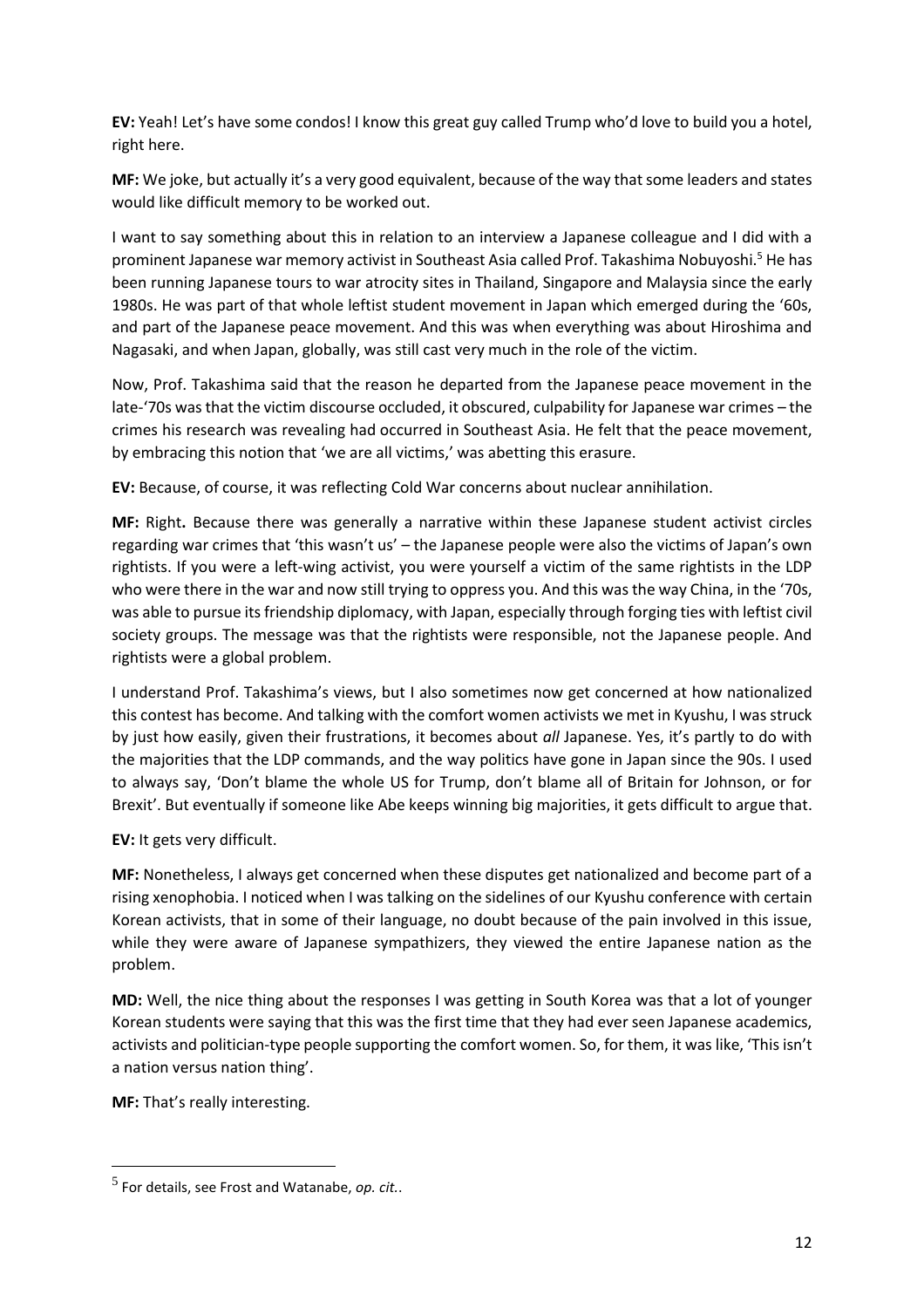**EV:** The revelation is: Japanese are not all right-wing 'nutjobs'!

**MD:** Right! It's not the whole country - the whole country isn't like this in Japan. What they took from this is that this isn't a national issue, it's a human rights issue. And it was very interesting to hear them come to these conclusions. I didn't know this was the case, that they had never seen Japanese people supporting the comfort women. So it was a nice surprise.

**EV:** But at the same time very revealing – the fact they were surprised to find sympathetic Japanese in your film – of how nationalized and nationalistic the whole discourse is in Korea.

**MF:** That's also true. But what is interesting to me is just what a documentary film might do that other media can't. I mean, the fact you are interviewing these people and getting their 'testimony' on the record, as it were – and bringing in the complexity of Japanese society and Japanese political and intellectual life, bringing in the nuance and getting away from the essentialism and reductionism – that is a very important achievement. You might have historians writing their books in Japan; yet, as we said, is anyone reading them and are they available in South Korea? Actually putting these people on screen to bear witness has that impact.

**MD:** I try to remind Korean people when they come out with these comments, that it was actually left-wing Japanese activists and scholars who first broke the news about this stuff in Japan. Although you might want to demonize Japan, you have to remember that.

**EV:** As you say, that's how Koreans and Chinese became aware of the 'comfort women' issue in the first place.

# **V. POSITIONALITY, GEOPOLITICS AND RE-MILITARIZATION**

**MF:** Let's move to a question about positionality. I was in Sri Lanka recently, starting a project about memory and the civil war there. And I was told by a Sri Lankan human rights activist, who's been working with displaced Tamil communities, something to the effect that: It's important we have your affiliation to an international university, if not you yourself as an involved outsider. Because every time we do this memory work from within the country, things immediately descend into accusations of partisanship.

Now, Miki, in the way you've set up your film, you seem to be taking the role of the outsider, perhaps the naïve or innocent outsider, who has come to explore this contested history without allying yourself with a particular position from the start. But at the same time, you are Japanese-American, and so you occupy, if I can say it, a kind of *hybrid* status – as both insider and outsider.

**MD:** Well, this is really interesting to me because what people – younger Japanese people – have told me is that had I only been American, Caucasian-American or African-American or whatever, they wouldn't have responded to the film as they did. Because I had lived in Japan for so long and am Japanese, they can feel some familiarity with me, and it gives me some kind of credibility. They couldn't just write me off. And I think that is probably also why the right-wingers are also so pissed off.

**EV:** They saw you as this young Japanese American coming back to discover his roots. They were going to tell you what's what.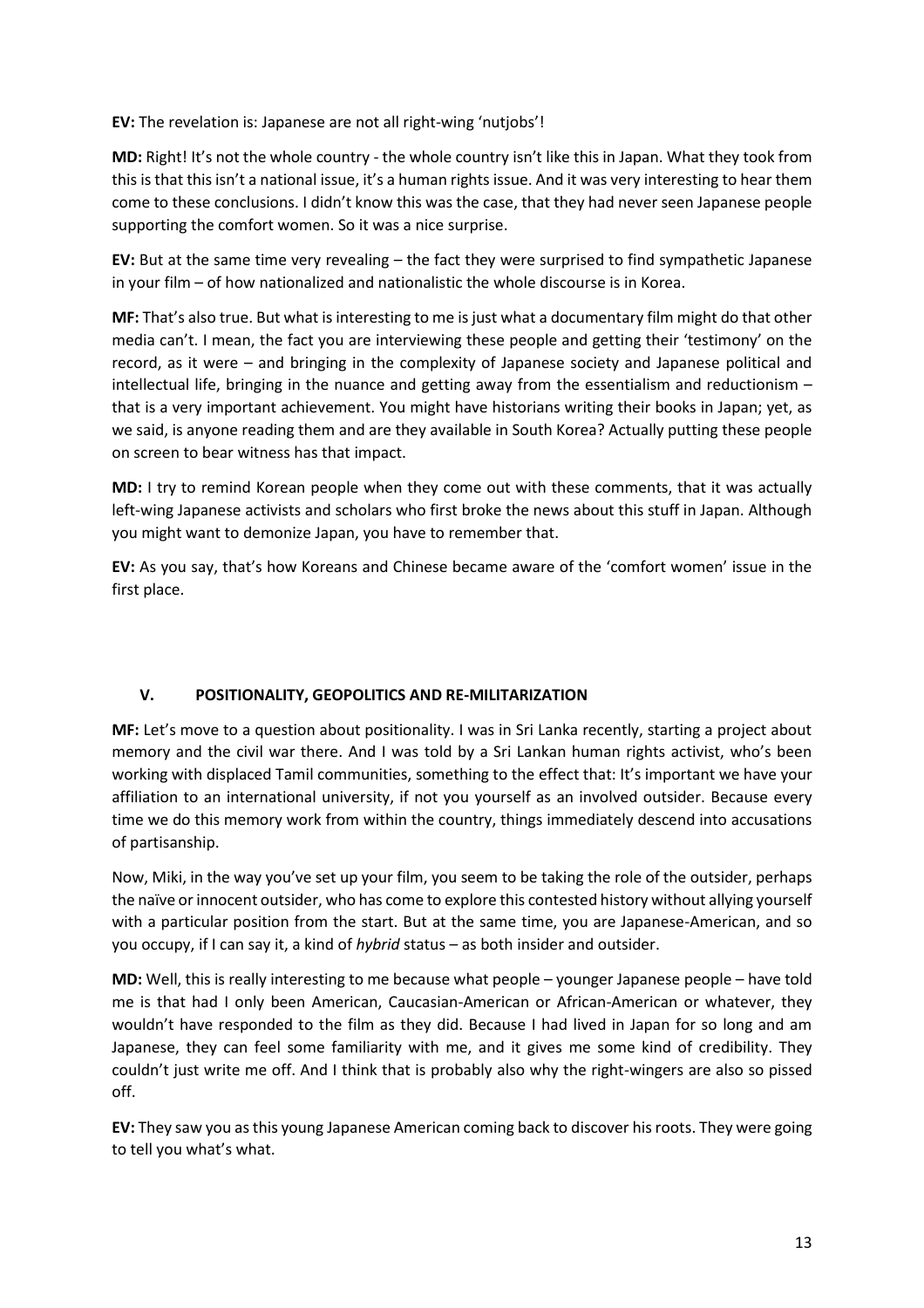**MD:** Right. But it's also that they can't do the thing they did with the film *The Cove<sup>6</sup>* , where they say these are just Americans who don't understand Japan. They can't say that. And as you said, when I was making this film, I do think the right-wingers were thinking, 'Oh, we could use this guy. We can co-opt him'.

On the other hand, the Koreans in the film, they would not have done their interviews – a couple of these interviewees actually told me this – if I had *only* been Japanese. So my Americanness was also a key factor in getting them to open up.

**MF:** Interesting.

**MD:** Many of the Koreans had done interviews with Japanese media before and been burned by them. So, they didn't trust Japanese media. And one of them was actually really funny. She was like, 'You're coming into my office with your shaved head and your moustache which looks like  $f^{***}$ ing Tojo Hideki and you expect me to do this interview without being suspicious of you?'. And I was like, 'Yeah, I totally get it. I totally get it. I can show you my American passport if you want?'

\*\*\*

**EV:** Before we finish, I want to add a final thought, which takes us back to *Nippon Kaigi*, but also to the broader present-day political issues which have become wrapped up in this comfort women battle.

When I first moved to Japan in 2012, I was asked to write a piece on Sino-Japanese relations for a journal linked to the Japanese foreign ministry.<sup>7</sup> In that paper, I actually said that, at some point, the peace clause in the Japanese Constitution is probably going to have to be revised - because China poses a real threat and Japan can't rely on American forever. But I said you'd better be *very careful* – you'd better be very sure, that when you do get around to revising it, you don't do it in a situation where Japan is still in denial about its wartime history, where Japan is still in this incredibly antagonistic relationship with its East Asian neighbours, at a popular as well as a diplomatic level. Because that is incredibly dangerous.

**MD:** Because there are very legitimate reasons for the remilitarization of Japan, right? But if you do it with an administration that is mostly *Nippon Kaigi*, that wants to bring the Emperor back to power –

**EV:** You cannot trust these guys with remilitarization!

**MD:** Right!

One thing that one of the Japanese activist-intellectuals I interviewed said, but it didn't go into the film because of its length, was that he believed the reason history education is so important to the *Nippon Kaigi* and the LDP is because it's the last piece in this whole remilitarization puzzle.

He sees it as being like a computer system. The operating system is the Constitution; the hardware is the military itself, the SDF [Self Defence Force]. We already have a pretty incredible military in Japan,

<sup>6</sup> *The Cove* is a 2009 American-made documentary film directed by Louis Psihoyos about dolphin hunting in Taiji, in Japan's Wakayama Prefecture.

 $^7$  Edward Vickers (2012). "西遊記の如意棒"手に強固な決意と勇気を ('Having the firmness of purpose and

courage to grasp the Monkey King's Magical Wish-granting Staff'), in 外交 (*Diplomacy*), Vol. 15, September 2012: special feature commemorating the fortieth anniversary of the normalization of Sino-Japanese relations, pp. 82-88.